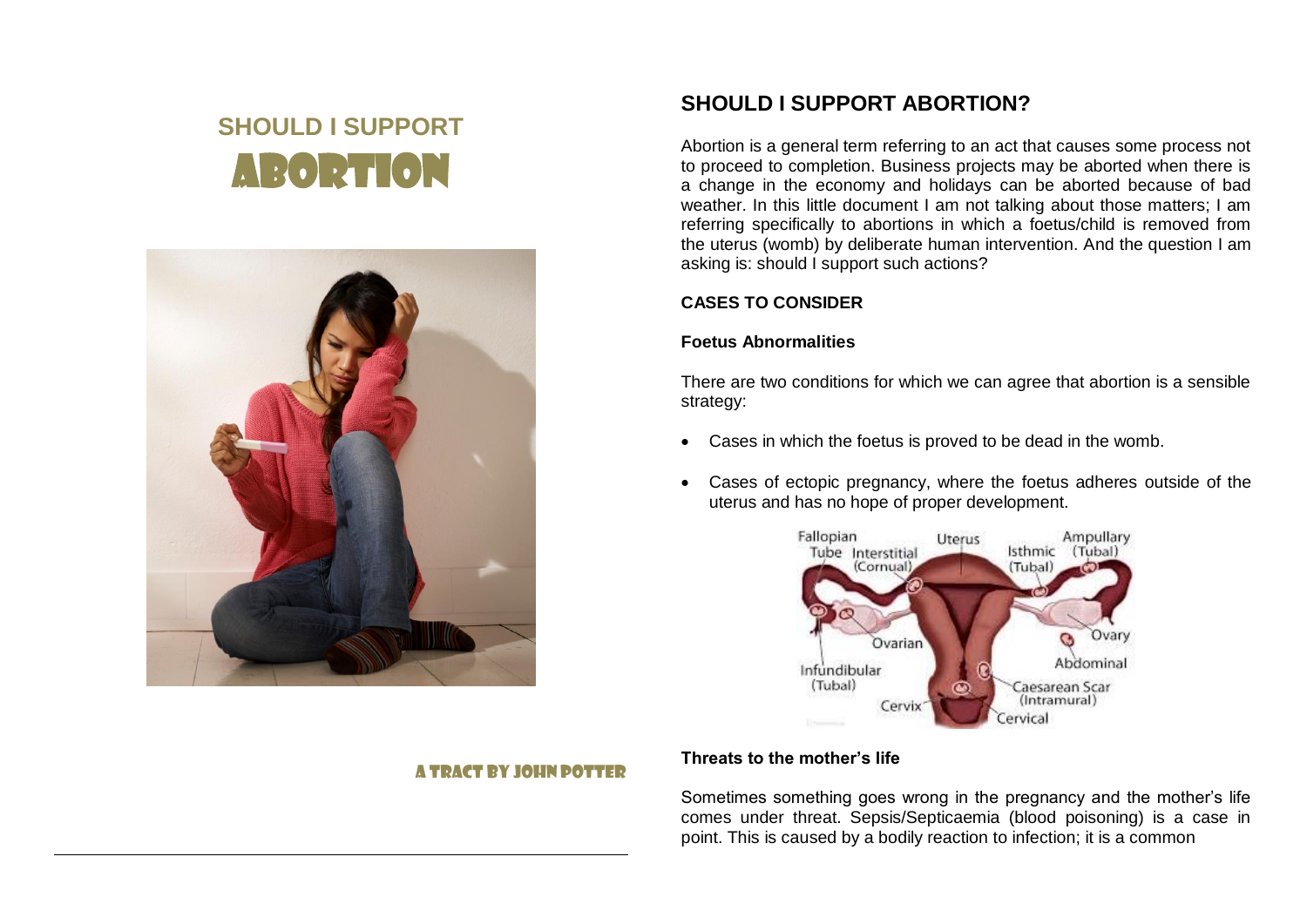condition. In relation to pregnancy it most often develops after the birth but it can occur during pregnancy and the mother's life may be threatened if the pregnancy is permitted to continue. In such cases there is a medical question to be asked and only a competent physician can supply an informed answer as to what action should be taken. In the final analysis though it is the woman's choice as to whether her baby should be killed in order to save herself. We are not able to make general rules about such cases; each situation must be considered on its own merits.

#### **Threats to the mother's mental health**

Some women experience trauma when they discover that they are pregnant. Rape, early teen age pregnancy and women beyond the normal child bearing age are cases in point. On the other hand, abortion is also demonstrated to be the cause of mental trauma years after the event. Once again, there are questions to answer here on an individual case basis; it is difficult if not counter-productive to try to make a general rule.

#### **Abortion as a means of birth control**

In Western countries there is little excuse for women to become pregnant against their will. Young women are given sexual education at school these days at or around puberty, and there are multiple choices of proven contraceptives to choose from if a woman wishes to indulge in sex but deliberately exclude pregnancy. It is regrettable that despite this, the vast majority of abortions carried out in the West have to do with women who get pregnant by their deliberate and free choice to indulge in sexual intercourse without protection. Should the baby be sacrificed in such cases?

#### **SOME CONCLUSIONS**

The case for abortion moves from: (1) situations on which we can all agree that abortion is a sensible and ethical procedure; to (2) women who wish to indulge in sex without responsibility and get pregnant because they fail to take reasonable precautions to prevent it. In cases where the baby is not dead or the mother's life is not threatened we need to ask whether a woman's choice to be free of responsibility for her actions is more important than the life of the baby. And this comes down to what we think a

baby in the womb is: is it a thing or a human being? For we still view killing a human being as murder and prescribe penalties for those who do so.

### **THE FOETUS/BABY**

There are plenty of websites that give a week by week picture of the development of a baby in the uterus, e.g. [www.babycentre.com.au.](http://www.babycentre.com.au/)



At 4 weeks the foetus is not recognisable as a human being; by 7 weeks it is vaguely human in shape but still a blob; at 10 weeks it is distinctly humanoid - fingernails and hair are developing and the baby can be seen swallowing and kicking. That is to say, at 10 weeks the evidence is that the 'thing in the womb' has become a living person, with the right to live and continue developing until it is ready to be birthed. To kill a baby, that has no defects at or after 10 weeks simply because the mother finds it inconvenient must be considered murder. The pro-choice people get around this problem by claiming that a baby is not a human until it is birthed but in my view this position cannot be justified.

#### **WHAT IS A HUMAN?**

The evolutionists tell us that humans are just animals, like every other animal with no soul or spirit dimension; they are just a body with a mind although positivists they do not agree as to where the mind actually is! In the late 19<sup>th</sup> Century, evolutionists argued that dark skinned people were inferior types – not as far up the evolutionary ladder as white people. They used this idea as an excuse to shoot and starve to death dark skinned people in order to take control of their goods. This idea was called Social Darwinism; unfortunately for the evolutionists, Hitler took the idea to an extreme and it has become unpopular now to call Africans and South Sea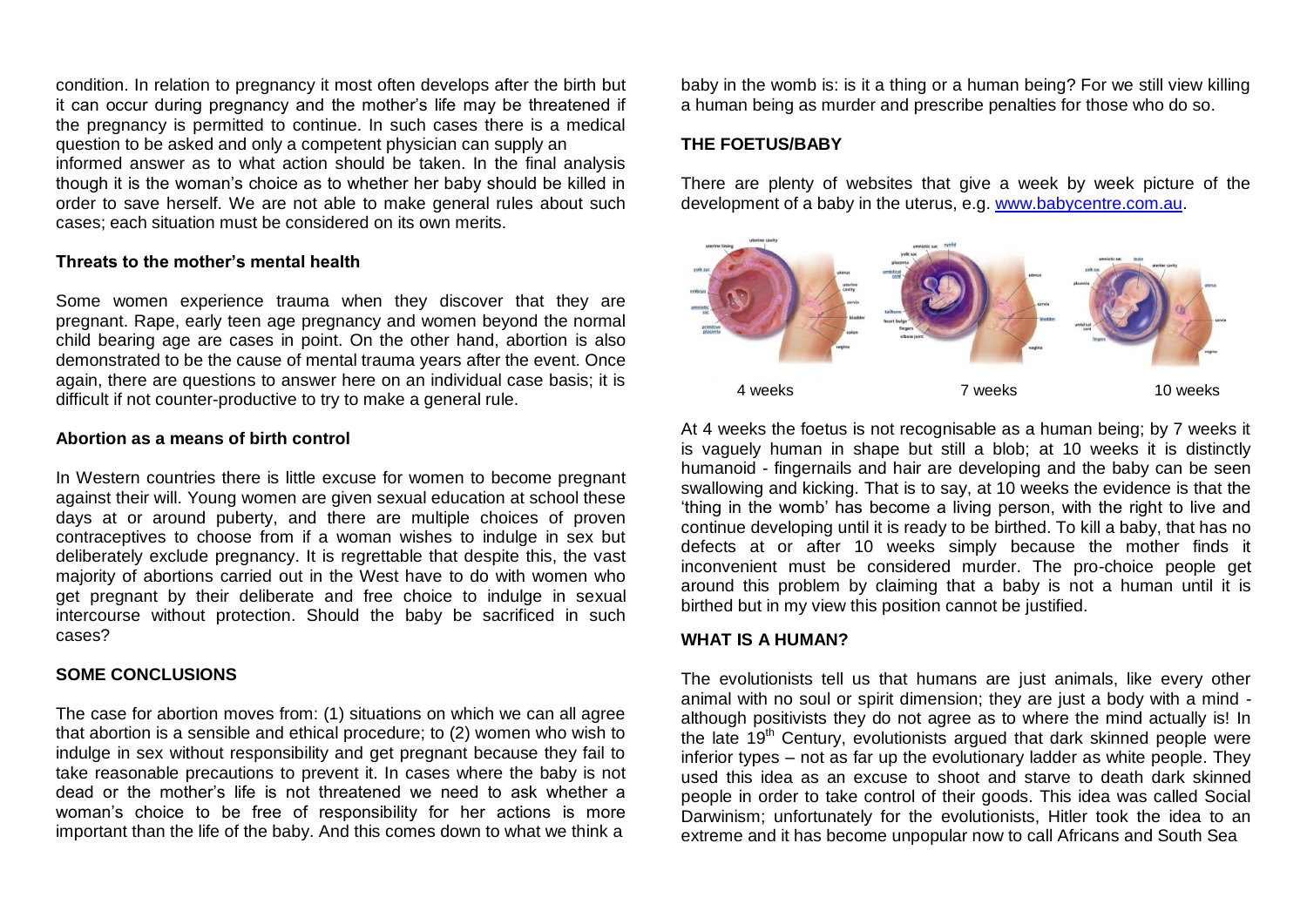Islanders 'sub-human'. It is now classified as racist to demeanour dark skinned persons and murder if you kill them. So why is it not murder when you kill a living baby in the womb?

The long held traditional idea of a human, which I prefer, is a being with a body and a soul. The ancient Greeks believed this (*soma* and *psyche*), as do the Sotho tribes in South Africa today (*mmele* and *moyo*). And this is definitely the Judaeo-Christian position: a human has a *body and* a *soul*. St Augustine saw the soul as a rational (thinking) being and a human as a soul fused with a human body; both are needed to declare a person a human. The question is: when do the soul and body come together? If the baby is aborted before the soul is added, then we are only aborting human flesh. If we abort the baby after the soul is added then we are murdering a human being.

The Judaeo-Christian belief is that the soul is added when the foetus is fully humanoid, i.e. at 10 weeks. [This opinion is based on the Biblical evidence that the Spirit of God inhabited Moses's Tabernacle as soon as the physical structure was completed (Exodus 40:33-34); and the same things happened when Solomon's Temple was completed (I Kings 8:10- 11)]. But is there any practical evidence that this is so?

#### **A CASE IN POINT**

A colleague of mine had a daughter, a lovely child who mixed with the wrong people in her early teenage years. She became both completely disobedient to her parents and extremely promiscuous. Her parents persisted in trying to get her to behave in a socially acceptable manner to no affect. Her response was to refuse to speak to them.

Over the next few years she ran into trouble with the authorities and at 16 she was classified as an extreme schizophrenic. At 17 she began living with a warlock and became pregnant. When that happened the warlock and all of her anti-social friends left her, and in desperation she returned to her parental home. Her mother hearing a knock at the door opened it and was surprised to find her daughter standing there and falling into her arms in tears. From that moment forward their relationship was fully restored.

Under South African law a person classified as an extreme schizophrenic

may be aborted by the authorities without her permission. My friend and her daughter began to pray about this and were surprised when the Holy Spirit said: 'I want this child to have a soul'. Thanks to a number of strange delays, the baby was aborted at 12 weeks. Both the young woman and her mother felt at peace about this believing that the baby had received its soul

and was snatched away to heaven when it was taken from the womb, to await the judgement on those who kill the saints (Revelations 6:9-11).

At the time that this story came to my attention, I was writing a research report on humanness and asking questions about when the soul might be added to the body. I took this case to be strong support for the notion that the soul is added to the body at about 10 weeks from conception. And this being so, I am persuaded that:

- An abortion prior to 8 weeks removes a developing embryo that is not fully human. The 'crime' is to negate God's intention that we be 'fruitful and multiply'.
- An abortion after 10 weeks kills a fully developed human and the 'crime' is murder. Our Parliaments may determine that this is a lawful act but that only brings a sad responsibility on all of us who are citizens under those laws.

# **THE CURRENT POSITION**

Abortion is a State issue in Australia and regulations vary between States. Most States allow abortions up to 20-22 weeks of pregnancy. In Victoria, a baby may be aborted after 24 weeks if two doctors agree it is necessary to save the mother.

South Australia is the only State to collect statistics on government funded (Medicare) abortions. In 2002 there were 5147 abortions in South Australia which, extrapolated nationally, suggests the number was 73 000 abortions country wide that year.

In consideration of the above discourse, I am anti-abortion except for cases where the baby is dead or ectopic. With regard to cases where the mother's life is endangered, I am not in a position to make a judgement – this is the mother's decision based on advice from her medical advice. The